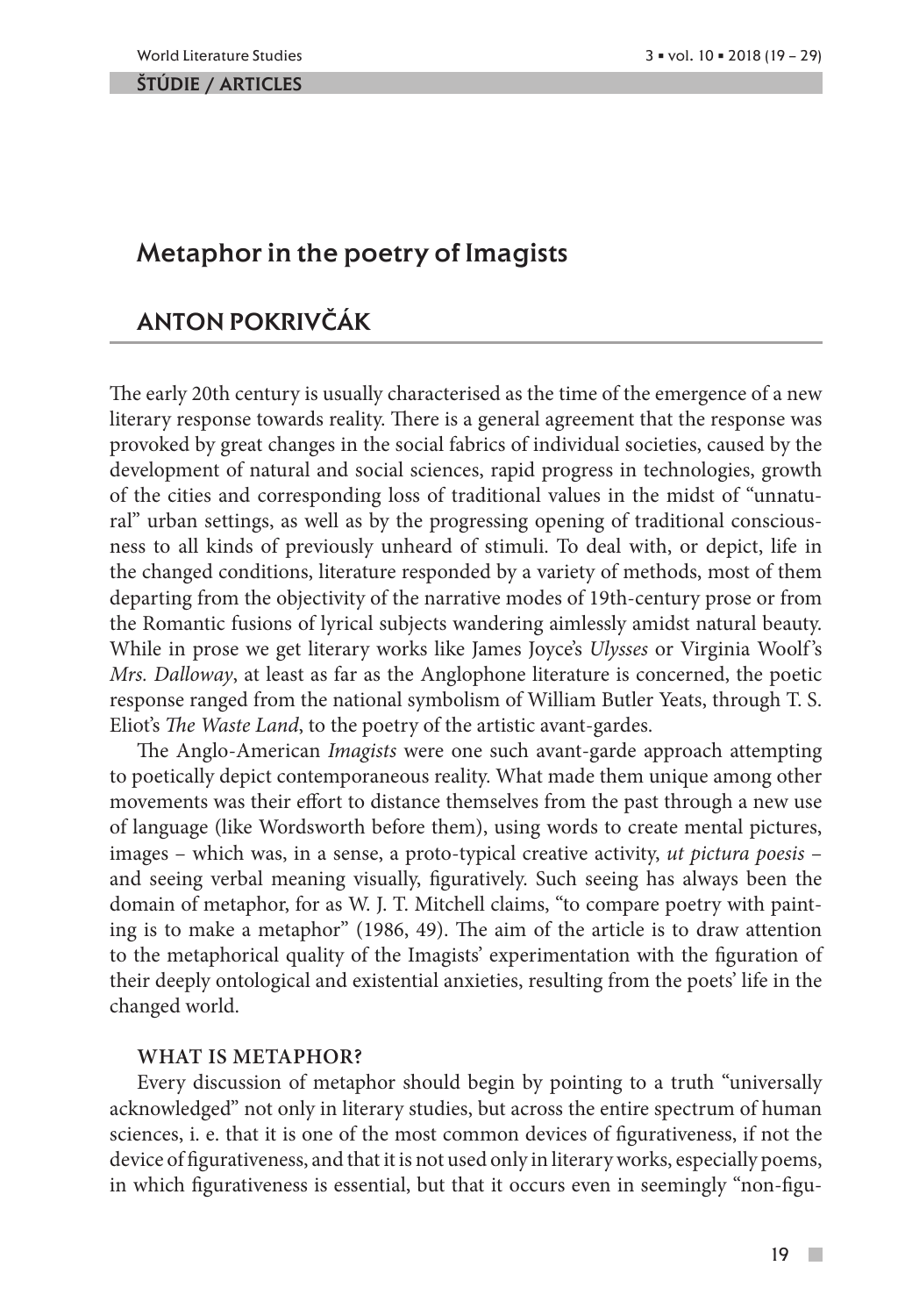rative" discourses, such as philosophy, sociology, social sciences as well as in everyday language. In them, however, metaphor is said to have lost its figurativeness and become part either of conceptual language, or common communication, though it is still frequently claimed that the "loss" is not total and that in many colloquial expressions one can still feel the original metaphoricity.

The history of the theorisations of metaphor is very long and individual theories usually draw on the specificity of a field within which they are produced. Despite the differences and variations in emphasis, there is one common ground in all of them, the perception of reality in terms of the opposition between the literal and the figurative. Metaphor is a master device able to move, "carry over", or transfer the perception from one to the other. This is its basic ability, role or task. The principles upon which the transfer is carried out are varied, and there are many of them. However, the traditional and most frequent theories of metaphor claim that metaphorical effect is a result of two denotations – or verbal images, since metaphor, unlike metonymy, draws its tropological power from the appearance of the compared objects – called tenor and vehicle, whose proximity to each other produces a connotative meaning that shares in the qualities of its components. The tenor is a denotation whose meaning gets carried over, or changed, by the vehicle. Although there are theories which might use different terminology to name the constitutive parts of metaphor, for example, frame and focus (Black 1962), it is always this basic division between the literal and the figurative which seems to lie at the heart of the Western critical tradition (Punter 2007). While the concept of the literal is relatively unproblematic, there are different types "and valuations of the figurative", resulting not only in further subdivisions into different kinds of metaphorical expressions (with metaphor meant in its broad meaning), such as symbol, allegory, metonymy, synecdoche, etc., but also into different values attributed to metaphor, considering it either as simply an adornment or elaboration, or "the basic structure of language, according to which representations offer 'versions' of referents and thus inevitably imply an 'originary' process of metaphorisation" (11).

Since the division into the literal and figurative is primarily characteristic for the artistic handling of reality, metaphor is there on its firmest ground. This does not mean, however, that one cannot find it in other discourses. One can, but it is viewed in them differently, either as foreign or inferior, and therefore avoided, or, paradoxically, as an essential language-constituting device establishing the general relativity of human condition. Max Black, for example, in his influential discussion of the philosophy of language, reflects on what metaphor traditionally means for philosophers:

TO DRAW attention to a philosopher's metaphors is to belittle him – like praising a logician for his beautiful handwriting. Addiction to metaphor is held to be illicit, on the principle that whereof one can speak only metaphorically, thereof one ought not to speak at all. Yet the nature of the offence is unclear. I should like to do something to dispel the mystery that invests the topic; but since philosophers (for all their notorious interest in language) have so neglected the subject, I must get what help I can from the literary critics. They, at least, do not accept the commandment, "Thou shalt not commit metaphor", or assume that metaphor is incompatible with serious thought (1962, 25).

 $\mathcal{C}^{\mathcal{A}}$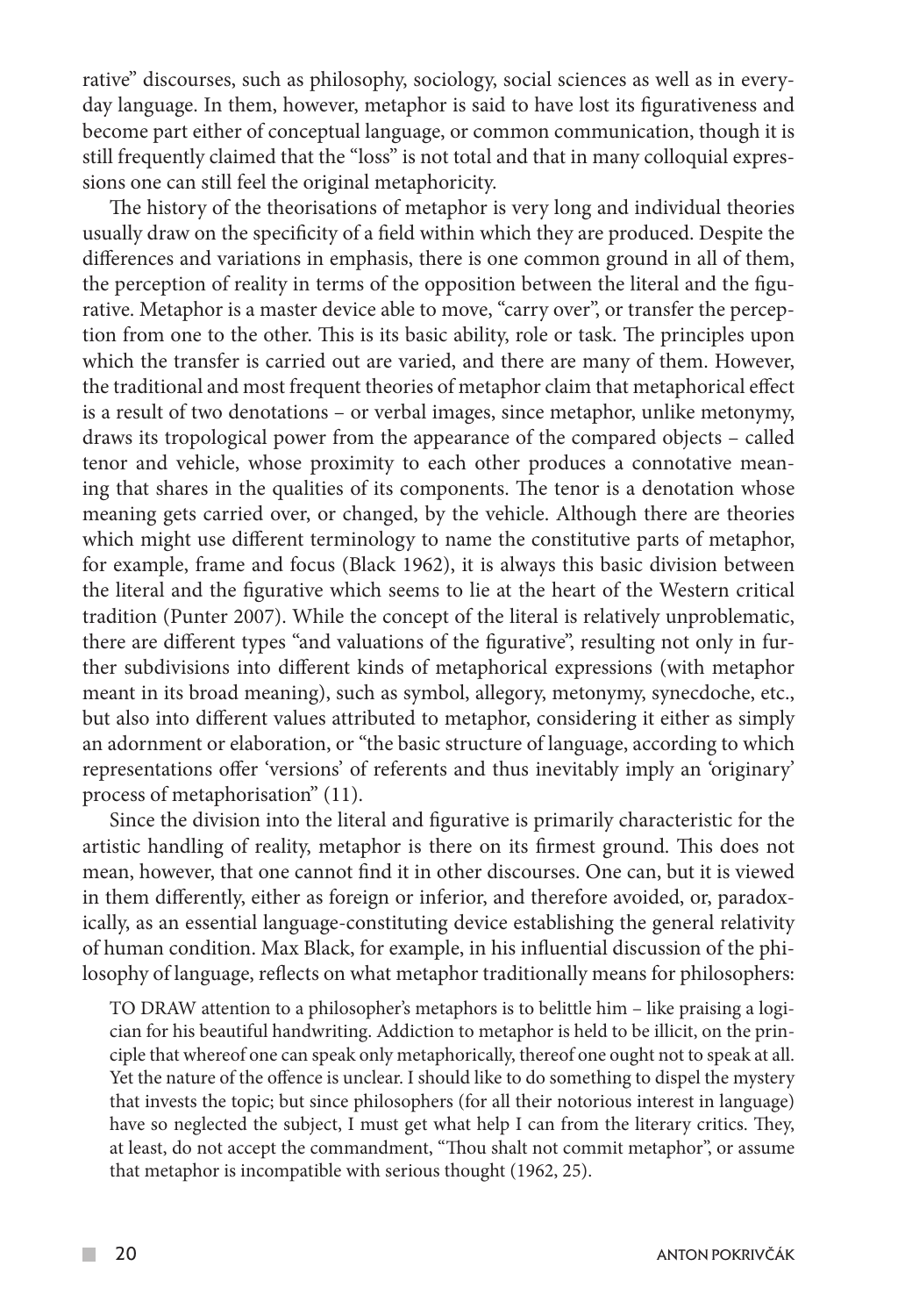Obviously, metaphoricity cannot be restricted only to the artistic field, and, if found in social or even hard sciences, it cannot be judged as denoting only an irrational, sensational or illogical process. Strong signs that metaphor is not the latter can be found in much of contemporary thought, for example, in postmodern, poststructural, postcolonial, or cognitive theories (Punter 2007) which are part of a "still in operation" general paradigmatic shift from the sciences of objectivity towards linguistic and cultural complexity and, essentially, indeterminacy. In this article, however, I will not be exploring the various fields in which metaphor occurs, or analyze its nature from divergent points of view, but stay in literary critics' domain, concentrating on the discussion of the so-called poetic metaphor, especially in the texts of Anglo-American Imagists who, at the beginning of the twentieth century, brought fresh insights into the nature of poetry through their unique handling of the mentioned division into the literal and the figurative. Metaphor was a key literary device that they used, paradoxically, to challenge that division.

## **Image and Imagism**

The question of the nature of metaphor in the poetry of the Imagists cannot be fully addressed without a brief mention of the historical and artistic context in which the movement emerged. One must say that Imagism was an important Anglo-American contribution to the general change of values occurring in many fields of natural and, especially, human sciences, at the end of the 19th and the beginning of the 20th century. As mentioned above, it was one of the twentieth century's modernist avant-gardes. Its beginnings can be traced to London's artistic milieu of the early 1910s, in which several artists and intellectuals, some of whom later gained exceptional prominence virtually all over the world, began the discussions about the nature of modern art, especially poetry.

Although the exact time and place when Imagism originated, following these discussions, would be difficult to identify, there are many interesting stories about its supposed beginnings – the activities of the Poets' Club, Ezra Pound's meeting with Hilda Doolittle and calling her first "imagiste", Amy Lowell's famous "imagists' dinner", etc. Its most intensive presence, however, came with the publication of four Imagistic anthologies. The first of them, *Des Imagistes*, also containing the poems of other writers who later became famous – William Carlos Williams and James Joyce – was published in 1914 under Pound's editorship. The next three were published in 1915, 1916, and 1917 under the title *Some Imagist Poets* and contained the poems of the core authors from the *Des Imagistes* (Richard Aldington, H. D., Amy Lowell, and F. S. Flint) as well as the poems of John Gould Fletcher and D. H. Lawrence. While *Des Imagistes* was prepared by Pound, the other three anthologies were published under the guidance of Amy Lowell, following Pound's ostensible leaving the movement and founding another of his projects – *vorticism.* 

Even though Amy Lowell's editorial role may seem to have been very significant, it was undoubtedly Ezra Pound who was the "mastermind" behind the movement. Although he later left the group to pursue his own aesthetic goals, he never really abandoned the Imagistic creative principles which he had first helped to define. At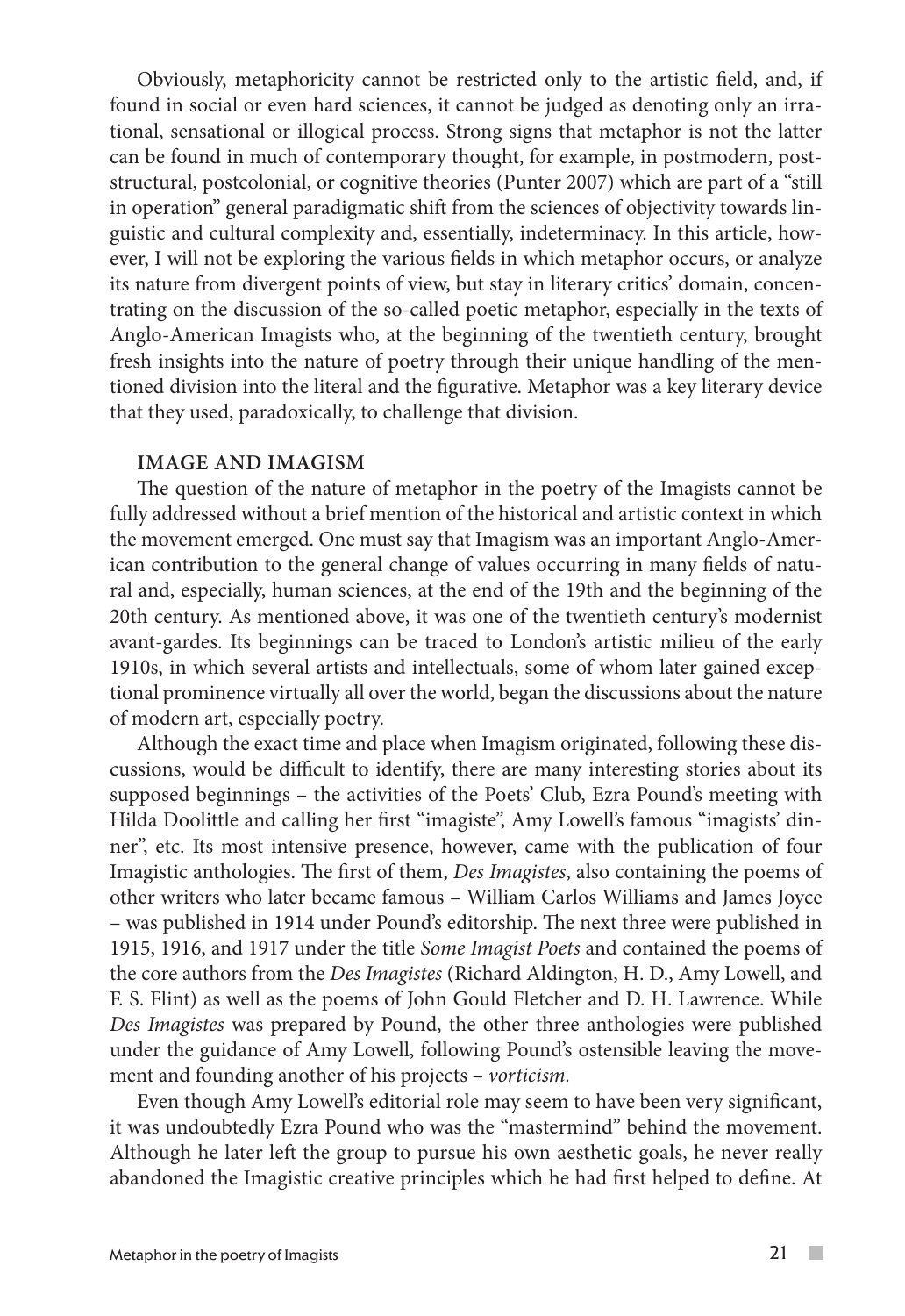the very beginning of the theory of Imagism, however, it was the aesthetic philosophy of T. E. Hulme (1883–1917), which provided Pound a much-needed starting point for his later definition of the Imagist principles. In his essay "Romanticism and Classicism" (1998), Hulme claimed that "beauty may be in small, dry things" and that poetry "always endeavours to arrest you, and to make you continuously see a physical thing." Romantic poetry was for Hulme typical by its "metaphors of flight", while "[i]n the classical attitude  $[one]$  never seem $[s]$  to swing right along to the infinite nothing". In other words, Romantic poets are obsessed with something beyond the real, the figurative, the poets of the coming Classical age (which can be loosely associated with what was later called Modernism) with the material, non-figurative, the literal.

Hulme's urge for the new poetry was followed by the statement of the three principles of this poetry in the article by F. S. Flint published in the journal *Poetry* in 1913: "1. Direct treatment of the 'thing', whether subjective or objective. 2. To use absolutely no word that did not contribute to the presentation. 3. As regarding rhythm: to compose in sequence of the musical phrase, not in sequence of a metronome" (199). Although the article was signed by F. S. Flint, the principles are considered to have been formulated by Pound himself, as he later claims in his "'A Retrospect' and 'A Few Don'ts'" (1918) that they agreed upon them together with R. Aldington in 1912. Flint's article was followed by Pound's "A Few Don'ts by an Imagiste" (1913a) in which he elaborates on them, specifying especially his understanding of the concept of the "image" as well as the use of language, rhythm and rhyme. Another statement on Imagistic principles also appeared in the anthology *Some Imagist Poets* of 1915 as a preface to the poems. It is in a way a variation of what has been stated so far – to use the exact word, create new rhythms, be free in the choice of the subject, present an image, produce hard and clear poetry which should be a result of concentration. The preface to the 1916 anthology does not bring any new "tenets" of Imagism, but explains the misunderstanding that the public had about such concepts as the image, rhythm, cadence, vers libre, etc. The 1917 anthology was published without any preface whatsoever.

As one could infer from what has already been said, of central importance in all the mentioned theoretical statements is, naturally, the concept of the image. It is in fact that what defines Imagism as a movement. Traditionally, image is characterised as a verbal device which evokes sensual effects (Pokrivčák – Pokrivčáková 2006, 59). According to M. H. Abrams, images are "used to signify all the objects and qualities of sense perception referred to in a poem or other work of literature, whether by literal description, by *allusion*, or in the vehicles (the secondary references) of its similes and metaphor", but "should not be taken to imply a visual reproduction of the object referred to" (1999, 121). The visual image, however, has not always been valued in literary criticism. As Daniel W. Gleason claims, it "was practically banished from several powerful twentieth-century academic movements in psychology and literary criticism" (2009, 424), after it had enjoyed a short period of high status at its beginning. Because of the relatively large amount of subjectivity coming into its making, it was neglected in most objectivist text-based theories in literary studies, such as Russian Formalism, American New Criticism, Czech and French Structur-

 $\mathcal{L}^{\mathcal{A}}$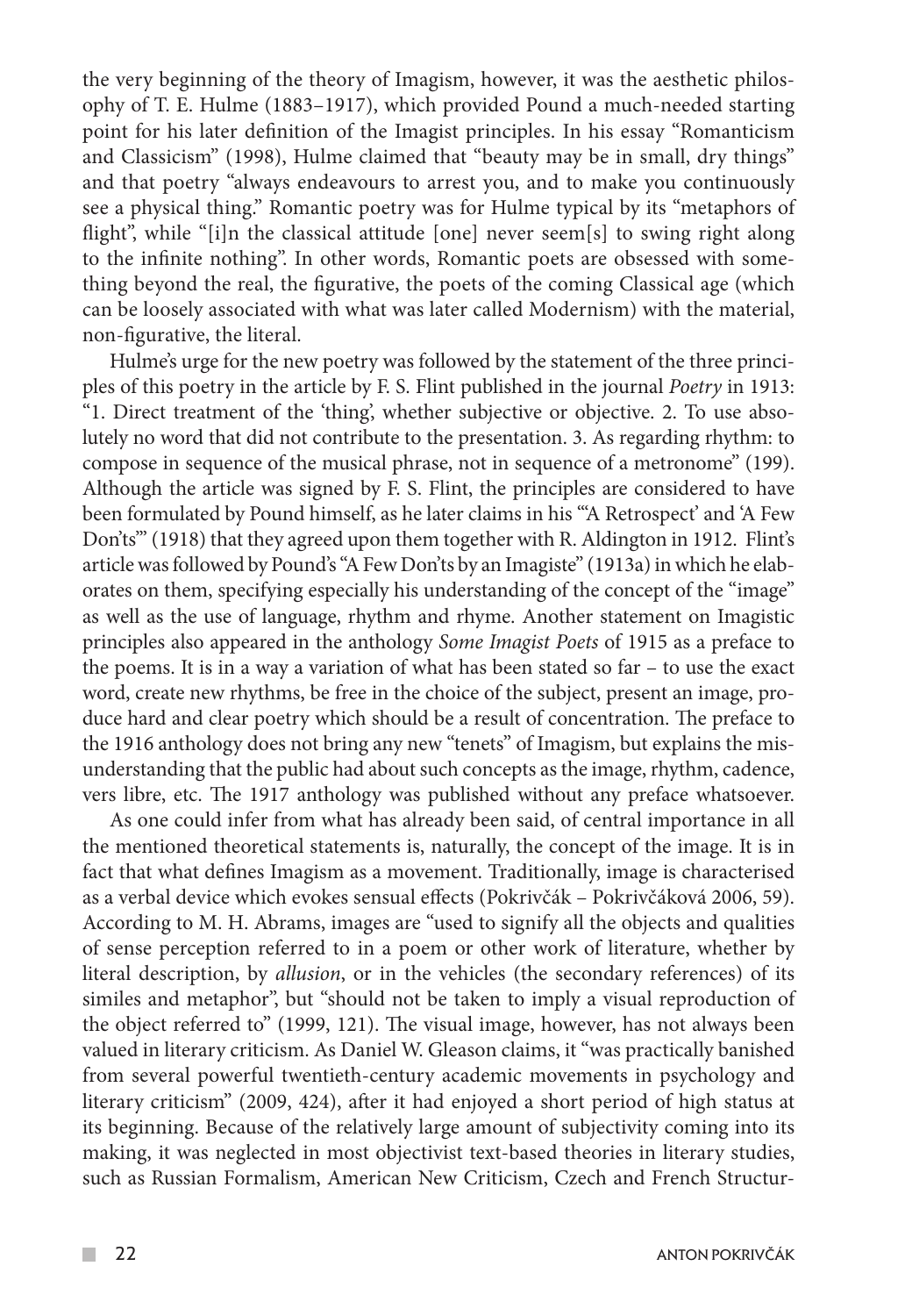alism, cognitive studies, even deconstruction. Its revival can be witnessed with the emergence of the theories shifting the creation of the meaning of the literary work from the linguistic structures of an individual text to the subjective imagination of its readers (cf. 425–427).

Despite its subjectivity, the visual image can also be discussed through Peirce's theory of signs where it can represent through a mode of the icon, such as a photograph, or index, for example a guidepost (1998). Verbal images, that is the images made up of words, would be included into Peirce's category of symbol, since he claims that

[a]ny ordinary word, as "give", "bird", "marriage", is an example of a symbol. It is applicable to whatever may be found to realise the idea connected with the word; it does not, in itself, identify those things. It does not show us a bird, nor enact before our eyes a giving or a marriage, but supposes that we are able to imagine those things, and have associated the word with them (4).

Peirce's understanding of the concept of symbol is different, however, from what is understood by this term (as well as other related terms, or "images") in literary studies, where we speak about a symbol when one image stands for something else, about allegory when one image stands for a clearly determined meaning, and metaphor when a third, connotative meaning is created by a juxtaposition of two denotative images, not to mention metonymy, synecdoche, personification, etc. While traditional literary criticism thus understands the verbal image as a sign pointing beyond itself, most usually to re-present emotions, the Imagists tried to escape the re-presentation and took pains, in theory as well as in practice, to find images which would be clear presentations, without any semiotic quality, of something what Peirce defined as feeling when he described a person in a "dreamy state":

Let us suppose he [the person] is thinking of nothing but a red color. Not thinking about it, either, that is, not asking nor answering any questions about it, not even saying to himself that it pleases him, but just contemplating it, as his fancy brings it up. Perhaps, when he gets tired of the red, he will change it to some other color, – say a turquoise blue, – or a rose-color; – but if he does so, it will be in the play of fancy without any reason and without any compulsion. This is about as near as may be to a state of mind in which something is present, without compulsion and without reason; it is called Feeling (4).

For the Imagists, this was exactly the position they wanted to achieve. They may have been successful to present it theoretically, but the practice was much more difficult, available, if at all, only through extreme cases of what I would call the non-metaphorical metaphor in case of Pound, or the Stevens's impossibility of metaphor. Both positions, however, force the complexity into the literary meaning to the extent of its nullification.

The theory of Imagism emerges most clearly through two statements prefaced to their anthologies. Thus they claim that they are not "a school of painters, [though they] believe that poetry should render particulars exactly and not deal in vague generalities, however magnificent and sonorous" (*Some Imagist Poets*, 1915, vii), or that their movement is not about "the presentation of pictures. 'Imagism' refers to the manner of presentation, not to the subject" (*Some Imagist Poets*, 1916, v). To avoid the simplicity of a mechanical transfer of meaning by analogy E. Pound stressed com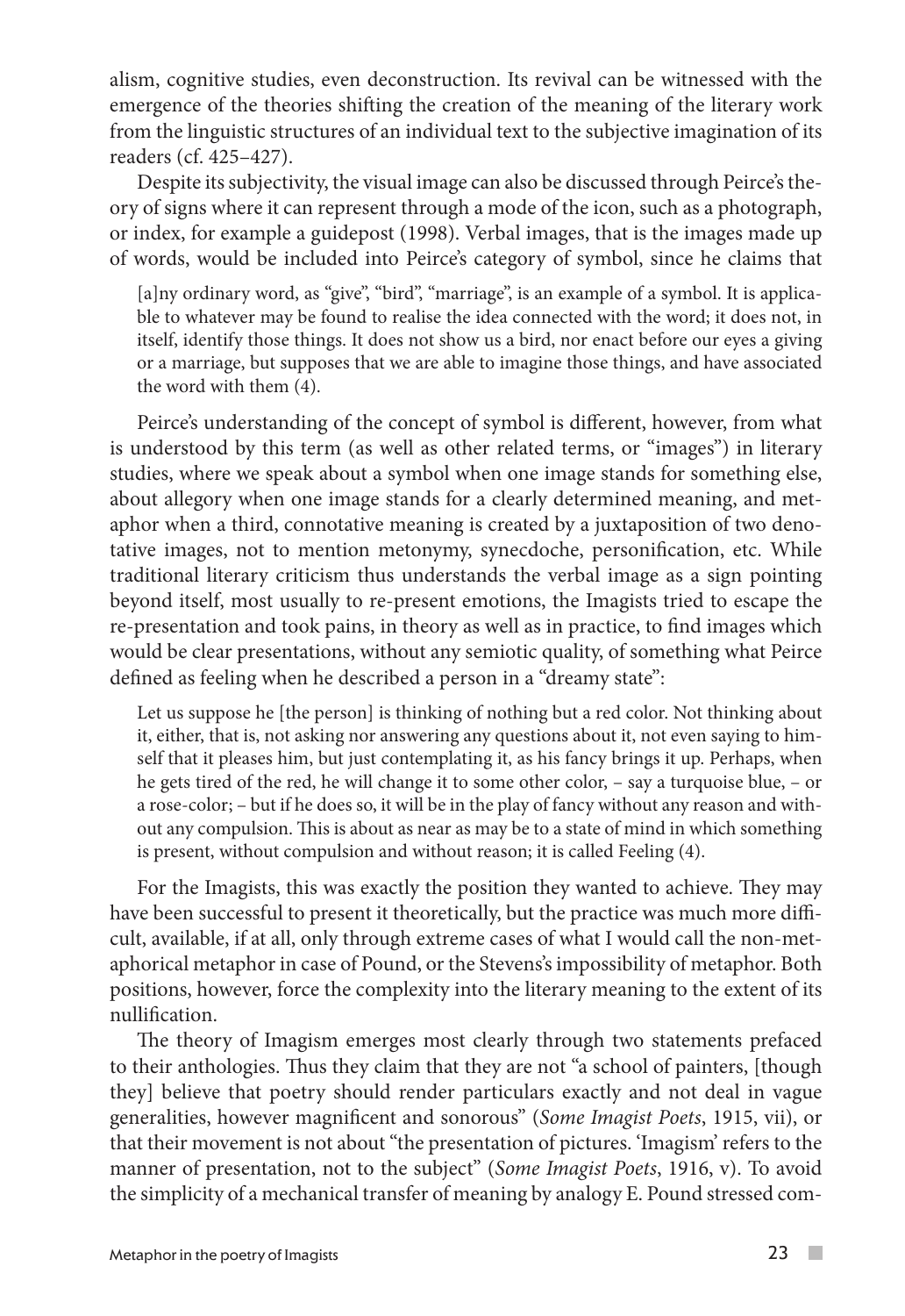plexity and instantaneity, characterising the image as "that which presents an intellectual and emotional complex in an instant of time." For Pound, this can best be achieved by metaphor, that is "the most compressed form of image" (Juhasz 1974, 15) able to "conjoin the dualities" (13). It involves, however, the awareness of a constant tension between presenting the mental images of concrete things, as if seen directly in the essence of their thingness, and as being "under [constant] pressure from meanings beyond them" (Miles 1965, viii), which is a perfect image of human existence.

## **Pound and Stevens**

The four Imagists' anthologies provide many examples of the existential struggle to break free from the duality of seeing things of the world. Metaphor is a perfect witness to as well as an obstacle in that struggle. Thus, as an example of "very little metaphor", i. e. of a poem in which the poet wanted to get rid of this duality, Gleason (2009, 442–443) quotes F. S. Flint's *Easter:*

## FRIEND

we will take the path that leads down from the flagstaff by the pond through the gorse thickets; see, the golden spikes have thrust their points through, and last year's bracken lies yellow-brown and trampled. (*Some Imagist Poets*, 1916, 51)

Even if the poem is not metaphorical, but rather narrative, one can find here images which, though their being poetically focused on outside a more determining context, may evoke a hint of a potential "beyond".

Naturally, all the four Imagist anthologies provide more examples of non-figurative language, or at least, a language which the Imagist theorists wanted to be "direct", non-figurative, depicting the Hulme's "physical thing" to "present" the Peirce's "Feeling". The poems by H. D., for example, are such very clear visions, presentations of things. In "Hermes of the Ways", she uses the following images:

Apples on the small trees Are hard, Too small, Too late ripened By a desperate sun That struggles through sea-mist.

The boughs of the trees Are twisted By many bafflings; Twisted are The small-leafed boughs. But the shadow of them Is not the shadow of the mast head Nor of the torn sails. (*Des Imagistes*, 1914, 22)

 $\sim$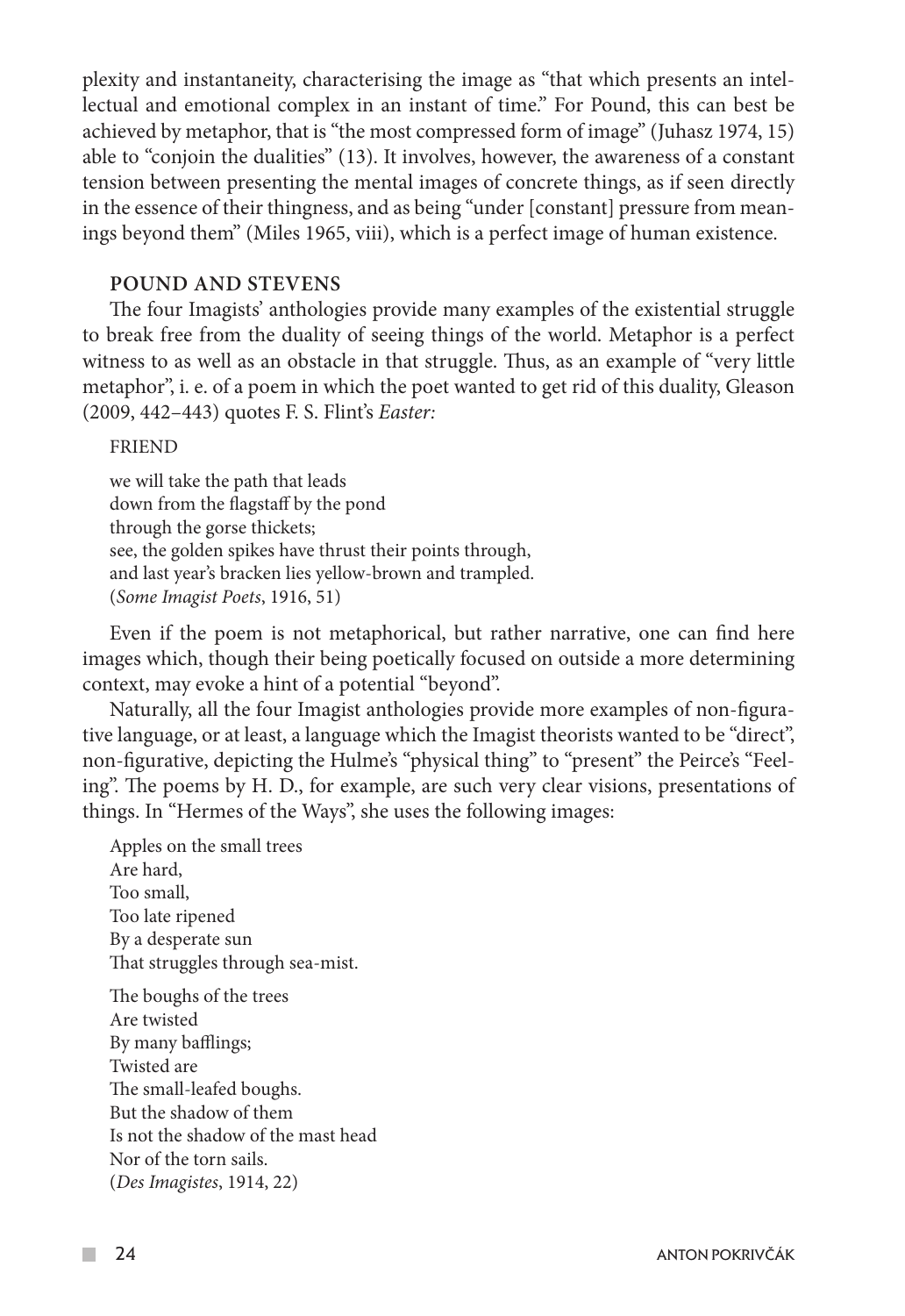The poet visualises everyday objects through their physical qualities, not through their symbolic or abstract meanings. Their objectivity is only slightly "distorted" by a subjective touch of personification ("desperate sun"), which, however, does not diminish their objective thingness. The reader here is not aware of a comparison, of seeing one object in terms of another, as, for example, the metaphor in Richard Aldington's poem "the light is a wound to me" (13), or William Carlos Williams's "Your hair is my Carthage / And my arms the bow / And our words arrows" (39).

Undoubtedly, the most unique images/metaphors can be found in Ezra Pound's poems. They range from clear presentations, "the petals fall in the fountain, / the orange coloured rose-leaves, / Their ochre clings to the stone" (46), to complex comparisons, "O fan of / white silk, / clear as frost on the grass-blade, / You also are laid aside" (45). But the nature of Imagism emerges most clearly in his famous short poem "In a Station of the Metro":

The apparition of these faces in the crowd: Petals on a wet, black bough. (Pound 1913b, 12)

The poem can serve as an important representative text of Imagism for several reasons: 1. it uses concrete images (petals, bough, faces, crowd) without any abstract descriptions, 2. it is short, 3. it does not represent, but presents. The author explains its creation as follows:

Three years ago in Paris I got out of a "metro" train at La Concorde, and saw suddenly a beautiful face, and then another and another, and then a beautiful child's face, and then another beautiful woman, and I tried all that day to find words for what this had meant to me, and I could not find any words that seemed to me worthy, or as lovely as that sudden emotion (Pound 1916, 100).

Then he continues saying that what came to him, instead of words, were the "splotches of colour" (cf. Peirce's description of feeling above). He finished writing the poem, or searching for an appropriate form of expression of the emotion, only after a year when he cut the original thirty lines of text to the two lines.

The poem represents all pros and cons of poetic metaphor. Despite Pound's claim that there may be no meaning in it, one is forced to search for it, and find it, since this is the force of its figurativeness. There are two images juxtaposed to each other – faces and petals, inviting immediate comparison, which is, however, not a simple one, since one of the images seems to consist of another comparison, "apparition of these faces", comparing normal faces in the crowd to strange, ghostlike faces. The final image is metaphorical, for there is no "like" or "as", as the simile would use. But what this image is of is the most difficult part of the metaphor.

There has been a history of the search for the poem's meaning, from drawing critical attention to the word "apparition" as being an expression of suddenness (Bevilaqua 1971), visual beauty (Knapp 1979), mystery (Witemeyer 1969), or the Underworld (Kenner 1973), to the discussion of the way the two images are joined. Ellis, for example, claims that it is also important to pay attention to how the lines were "joined" together, since there were versions of the poem in which the first line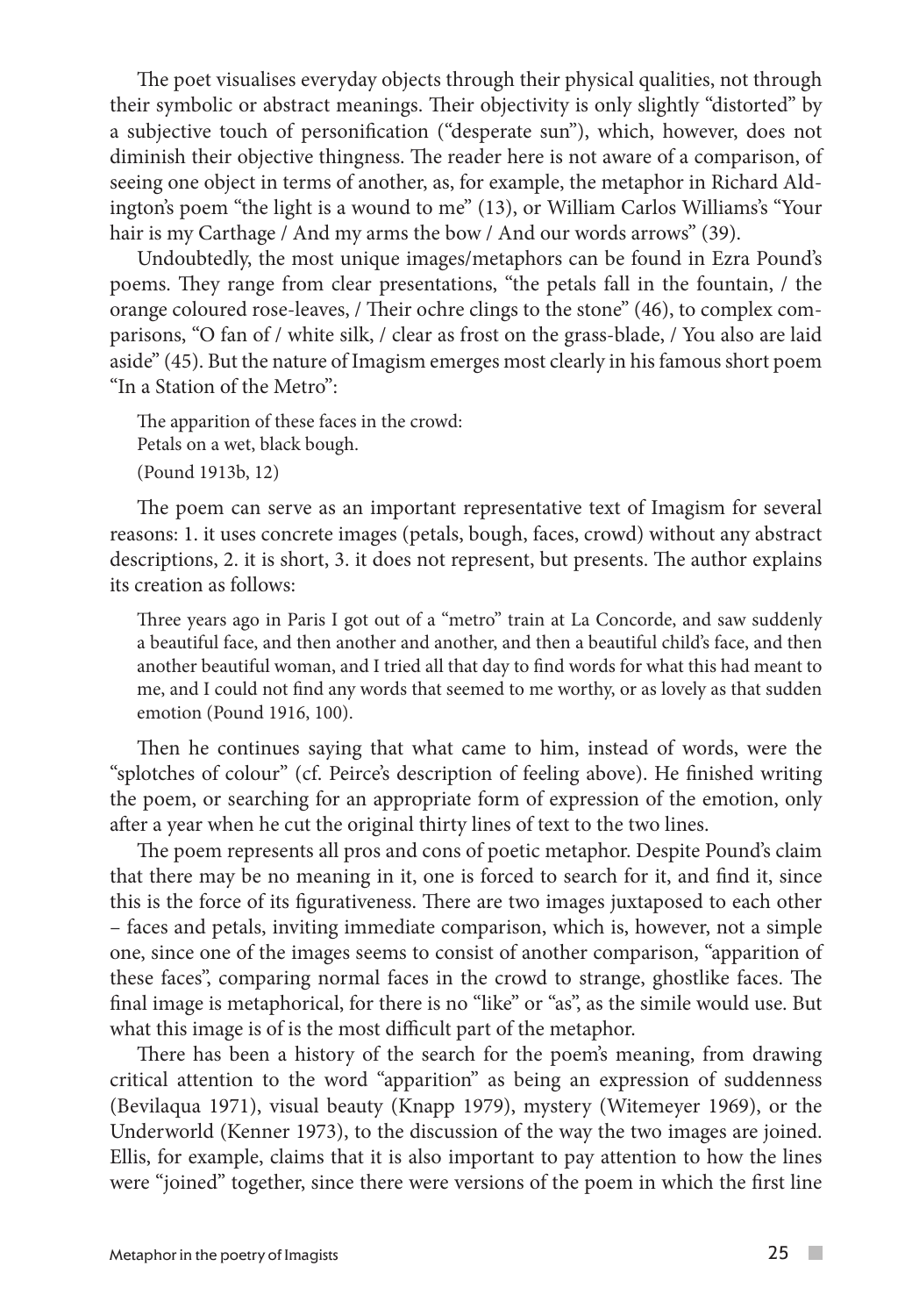ended by a colon, semicolon, or even any punctuation mark. This, he claims, may tell us something about the equivalence or superposition of one line to the other, that is, about a crucial process in the creation of the final metaphorical effect. He refuses Earl Miner's claim about the *discordia concors* in the poem, stating himself that Miner neglected "to consider the care that Pound himself took to indicate to the reader how that gap should be 'imaginatively leaped'" (Ellis 1988).

A very important line of interpretation of the poem is based on Pound's Oriental leanings, especially his preoccupation with the Japanese haiku. Thus Jyan-Lung Lin interprets Pound's images as expressing the Zen mood of Yugen, that is, the sense of mysterious depth in nature. "This mood, as mentioned before, is identified by Zen people as an essential precondition of enlightenment. It produces, and at the same time is produced by, the image, which is not to be used as an ornament but to point at the Tao or self-nature, a mysterious totality of the inner and outer nature" (1992). This is in perfect accord with Pound's own comment on the nature of the poem, its images, and, by extension, the images of Imagism as such: "In a poem of this sort one is trying to record the precise instant when a thing outward and objective transforms itself, or darts into a thing inward and subjective" (Pound 1916, 103), or, when we look at it from the other pole of the creative process, when "things internal are transformed, through art, into things external" (Juhasz 1974, 15).

The image plays an important role in the work of another American author – Wallace Stevens. Although he was not part of the "inner circle" of the Imagists, his close association with some of its members (especially William Carlos Williams), as Juhasz claims, "brought him near the vortex of Imagist theory and practice… [and] no doubt spurred his own experiments in this vein" (18 n). His poems are "speculations about the nature of man and of the world" (16), using metaphor both as the principal figure through which he aims to express it as well as, again, the principal "obstacle" (cf. Juhasz, 16).

One of his first, and perhaps most famous, poems that deal with the essentiality of reality is the frequently anthologised "The Snow Man":

One must have a mind of winter To regard the frost and the boughs Of the pine-trees crusted with snow;

And have been cold a long time To behold the junipers shagged with ice, The spruces rough in the distant glitter

Of the January sun; and not to think Of any misery in the sound of the wind, in the sound of a few leaves,

Which is the sound of the land Full of the same wind That is blowing in the same bare place

For the listener, who listens in the snow, And, nothing himself, beholds

 $\mathcal{L}^{\mathcal{A}}$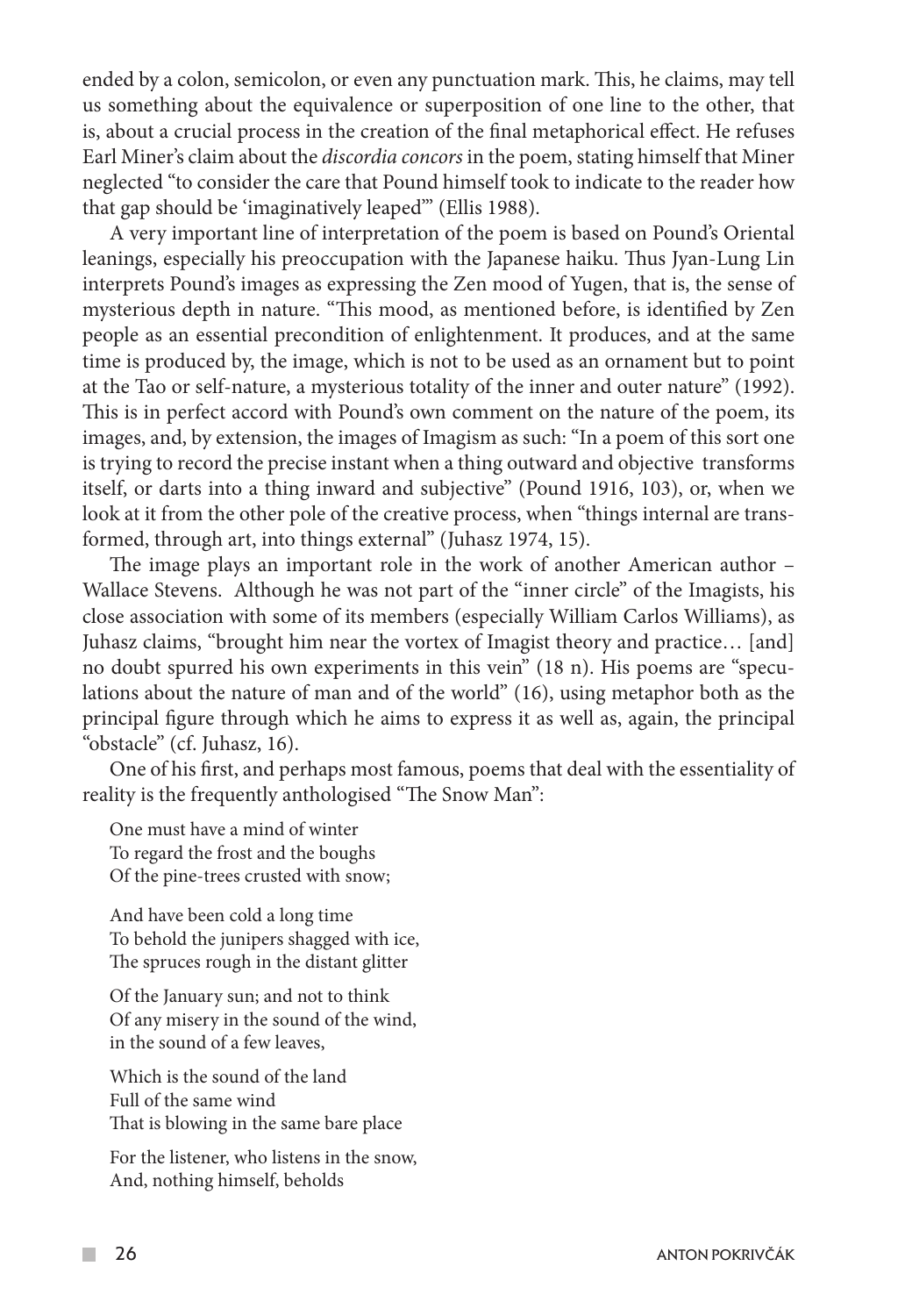Nothing that is not there and the nothing that is. (Stevens 1990a, 9–10)

The poem is a simple and clear, almost non-figurative, depiction of the reality of winter and the (im)possibility of human perception of it. On the one hand, there is nature, winter with its images (the frost, boughs, pine-trees, snow), on the other one the mind – man, separated from and foreign to nature, facing loneliness and misery. Their point of contact is their point of departure – from oneself to the other, expressing the difficulty of figuration: "One must have a mind of winter", if one wants to "behold" it, in the light of its "distant glitter", which is the light of their essence. The metaphor of such beholding is the snowman, the snow and the man, the man of snow. It is a non-representational trope, a human thing, balanced between the two worlds, striving to express the sensation of their unity, to unite the thing external with the thing internal. According to Perkins, it is "a metaphor of a metaphor [...] a metaphor of a 'mind of winter', and this, in turn, is a metaphor of something even more abstract: a mind that entertains nothingness". But since nothingness is ultimately un-metaphorical, un-figurative, "The Snow Man" is also "a radical critique of representation […] bound to compete with theology and other, ritual or clinical, modes of purification" (Hartman 1980, 15), the critique through which he hoped to defy the commonly known fact that "things stand over against us" (Bottum 1995, 214). Stevens himself makes it very clear in his other poems – "The poem is the cry of its occasion, / Part of the res itself and not about it" (1990a, 465) as well as in various occasional statements – "A poem is like a natural object" (205). But what is important here is the "like", an indication of the metaphoricity of perception, since if it were not for the "like", we would have no means to know it.

While "The Snow Man" is a figurative image of the looming non-figurativeness, a glimpse of the perceived nothingness, the poem "Of Mere Being" is tense with the poetic suggestion of utmost strangeness – a silent and artificially fragile epiphany of being:

The palm at the end of the mind, Beyond the last thought, rises In the bronze decor,

A gold feathered bird Sings in the palm, without human meaning, Without human feeling, a foreign song.

You know then that it is not the reason That makes us happy or unhappy. The bird sings. Its feathers shine.

The palm stands on the edge of space. The wind moves slowly in the branches. The bird's fire-fangled feathers dangle down. (Stevens 1990b, 141)

Like the "The Snow Man", the "Of Mere Being" shows a division and a unity. The division between the world of "human meaning" and "human feeling" and the realm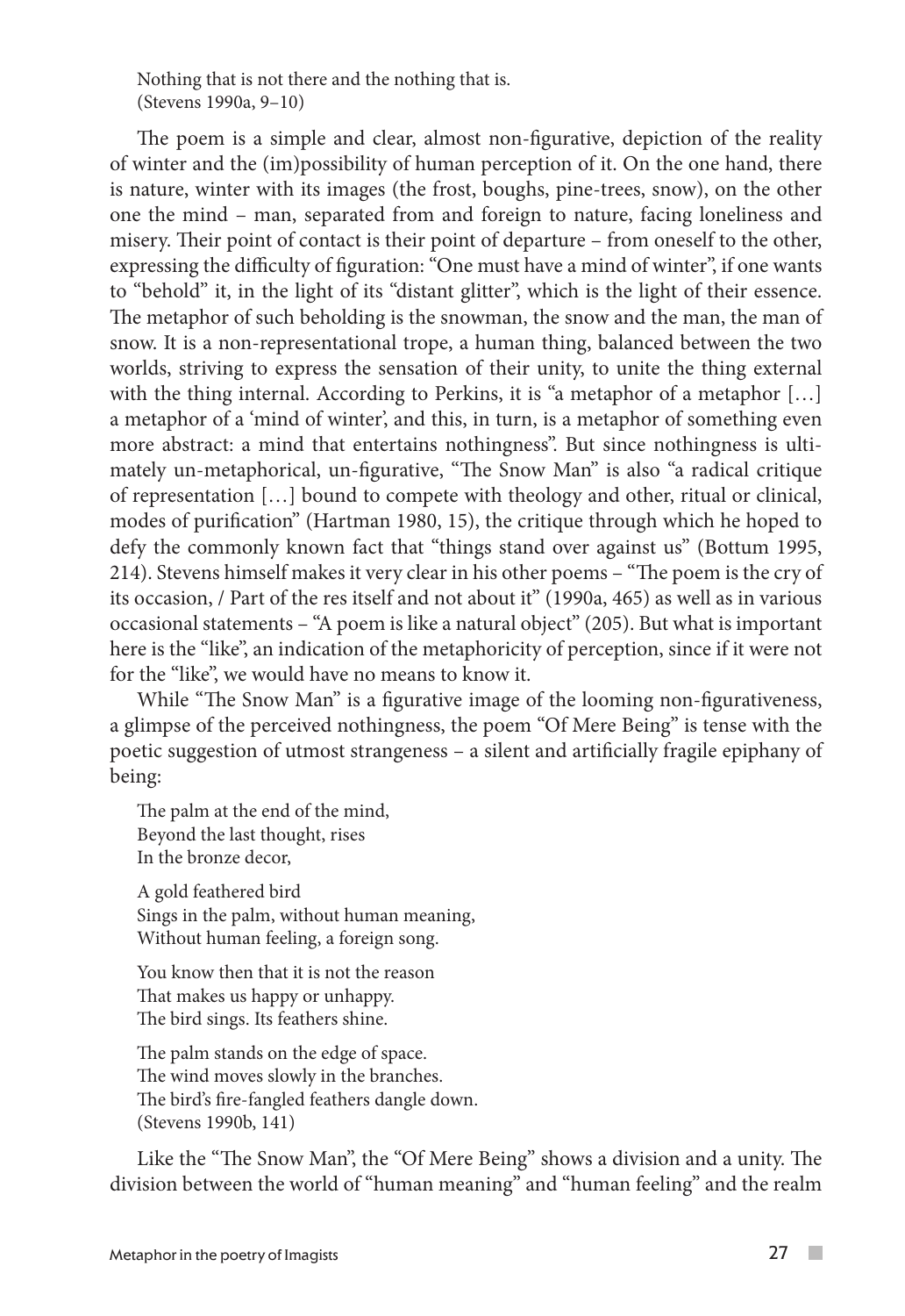of the other where such qualities are absent. The otherness is suggested by a metonymical image of "A gold feathered bird" that "Sings in the palm". The bird sings, but the song is not human, it expresses neither a meaning nor a feeling, as the world "at the end of the mind" may not bear such qualities. But "[i]s this not to prove the ultimate creativity of self, of the mind which must always conceive a reality beyond form or metaphor, beyond thought, but nevertheless at the end of, not outside, the mind?" (Riddel). A reality which would be playful, arbitrarily colourful, non-referential, the result of the mind's loss in itself, but despite its effort to show the beyond, still only an absolute opposite of the "physical thing", the other extreme of metaphor towards which image always gravitates, pulled by an irresistible force.

Despite their differences, in the work of both writers it is metaphor which is the substance of their imaginative creativeness – constantly trying to search for the fullness of sense, as well as avoiding the dullness of it. Although the remaining Imagists never reached such fame and complexity of imagination as Pound and Stevens, their role in the rise of modern consciousness, so different from the nineteenth century's "romanticising and socialising", is not negligible either. The turn of their poetic "look" from great objects of admiration towards small everyday things, and from interpretive robustness towards emotional metaphoricity, threatened by the ever present opaqueness of the things, those are the issues which they tried to grasp. For all of them, metaphor was an important instrument in their efforts.

### LITERATURE

- Abrams, M. H. 1999. *A Glossary of Literary Terms: Seventh Edition.* Heinle & Heinle, Thomson Learning.
- Bevilaqua, Ralph. 1971. "Pound's 'In A Station of the Metro': A Textual Note." *English Language Notes*  8.4 (June 1971). Accessed September 12, 2018. http://www.modernamericanpoetry.org/criticism/ ralph-bevilaqua-station-metro.
- Black, Max. 1962. *Models and Metaphors: Studies in Language and Philosophy. Ithaca, NY: Cornell Uni*versity Press.
- Bottum, Joseph. 1995. "Poetry and Metaphysics." *Philosophy and Literature* 19, 2: 214–226.
- *Des Imagistes: An Anthology.* 1914. Ed. by Ezra Pound. New York: Albert and Charles Boni.
- Ellis, Steve. 1988. "The Punctuation of 'In A Station of the Metro'." *Paidenma* 17: 2–3. Accessed September 12, 2018. http://www.modernamericanpoetry.org/criticism/steve-ellis-station-metro.

Flint, F. S. 1913. "Imagisme." *Poetry* 1, 6: 198–200.

- Gleason, Daniel W. 2009. "The Visual Experience of Image Metaphor: Cognitive Insights into Imagist Figures." *Poetics Today* 30: 3. Accessed September 12, 2018. doi: 10.1215/03335372-2009-002.
- Jyan-Lung, Lin. 1992. "Pound's 'In A Station of the Metro' As A Yugen Haiku." *Paidenma* 21: 1–2. Accessed September 12, 2018. http://www.english.illinois.edu/maps/poets/m\_r/pound/metro.htm.
- Hartman, Geoffrey H. 1980. *Criticism in the Wilderness: The Study of Literature Today.* New Haven London: Yale University Press.
- Hulme, T. E. 1998. "Romanticism and Classicism." *Poetry Foundation.* Accessed September 12, 2018. https://www.poetryfoundation.org/articles/69477/romanticism-and-classicism.
- Juhasz, Suzanne. 1974. *Metaphor and the Poetry of Williams, Pound, and Stevens. Lewisburg: Bucknell* University Press.
- Kenner, Hugh. 1973. *The Pound Era.* Oakland, CA: University of California Press.

Knapp, James F. 1979. *Ezra Pound.* Boston: Twayne Publishers.

 $\mathcal{L}^{\mathcal{A}}$